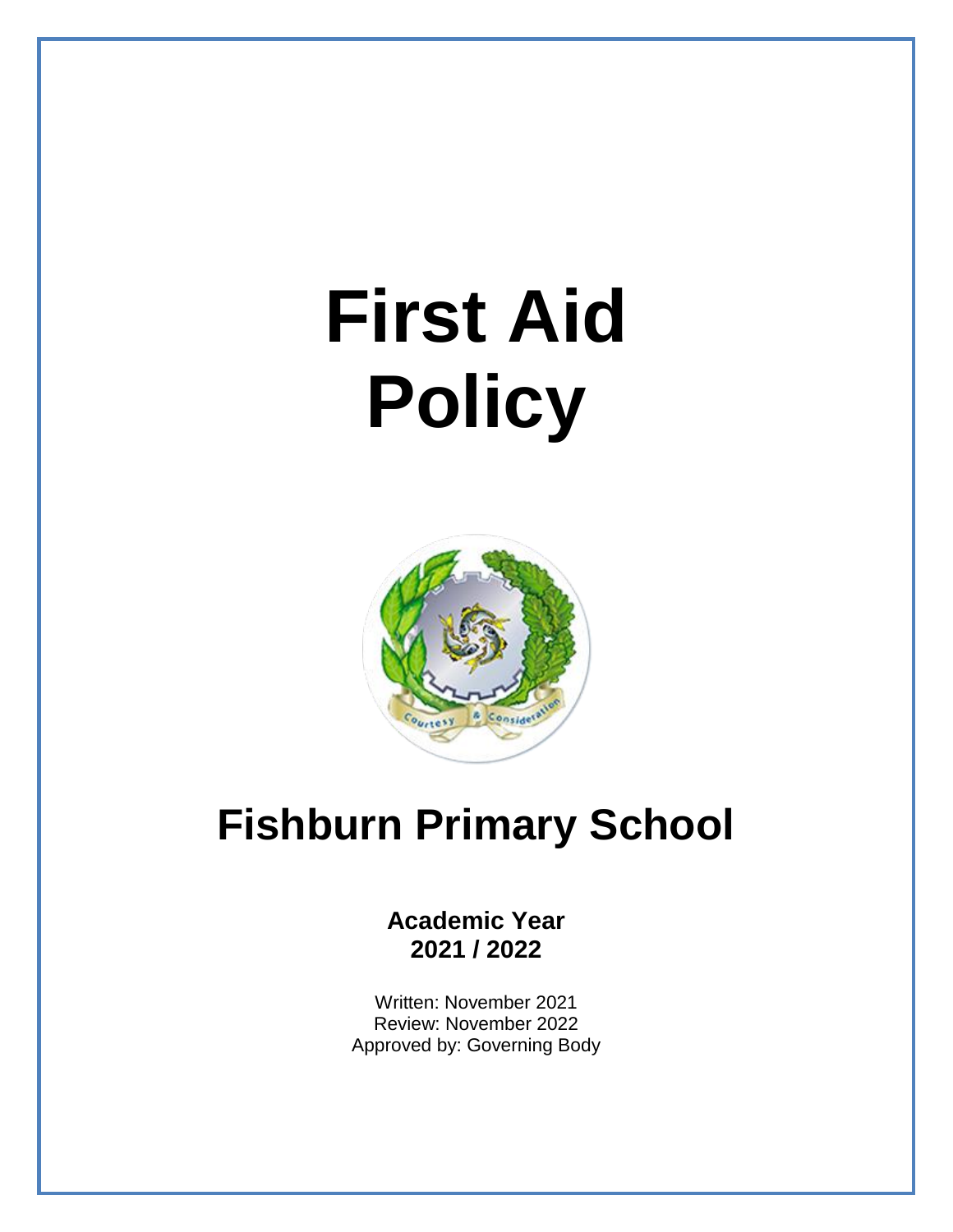#### **1. AIMS:**

The Aim of this Policy is to set out guidelines for all Staff in school in the administering of First Aid to children, employees and visitors. Teachers and other staff in charge of children are expected to use their best endeavours at all times, particularly in emergencies, to secure the welfare of the children at the school in the same way that parents might be expected to act towards their children. In general, the consequences of taking no action are likely to be more serious than those of trying to assist in an emergency. Furthermore, the Governors are committed to the authority's procedure for reporting accidents and recognise their statutory duty to comply with the Reporting of injuries, diseases and dangerous occurrences regulations 2013.

#### **2. SHARING OF INFORMATION**

This policy and other policies referenced shall be shared with all employees during their induction. Employees with first aid qualifications will be responsible for administrating first aid and their certificates held in the Health & Safety file and Safeguarding file.

#### **3. QUALIFIED FIRST AIDERS**

A person is suitable qualified if they have received the HSE approved and Ofsted recognised two day Paediatric First Aid Training. Other First Aiders have Emergency First Aid and First Aid at Work certificates

| <b>NAME</b>           | <b>QUALIFICATION</b>                               | <b>JOB TITLE</b>                                                       | <b>COMPLETED</b><br><b>DATE</b> | DATE FOR<br><b>RENEWAL</b> |
|-----------------------|----------------------------------------------------|------------------------------------------------------------------------|---------------------------------|----------------------------|
| Tonia Leddy           | 12-hour<br>Paediatric<br>First<br>Emergency<br>Aid | School<br>Administrator                                                | 8 & 9 March 2018                | March 2021                 |
| <b>Claire Swift</b>   | 12-hour<br>Paediatric<br>First<br>Emergency<br>Aid | Teaching<br>Assistant                                                  | 25<br>September<br>2020         | September 2023             |
| Nicole Atkinson       | 12-hour<br>Paediatric<br>First<br>Emergency<br>Aid | Teaching<br>Assistant                                                  | 25<br>September<br>2020         | September 2023             |
| Samantha<br>Gillespie | 12-hour<br>Paediatric<br>First<br>Emergency<br>Aid | Lunchtime<br>Supervisory<br>Assistant<br>After<br>School<br>Supervisor | 24 May 2019                     | May 2022                   |
| Paige Brace           | 12-hour<br>Paediatric<br>Emergency<br>First<br>Aid | Teaching<br>Assistant                                                  | 8 & 9 March 2018                | March 2021                 |

#### **FIRST AID QUALIFICATIONS**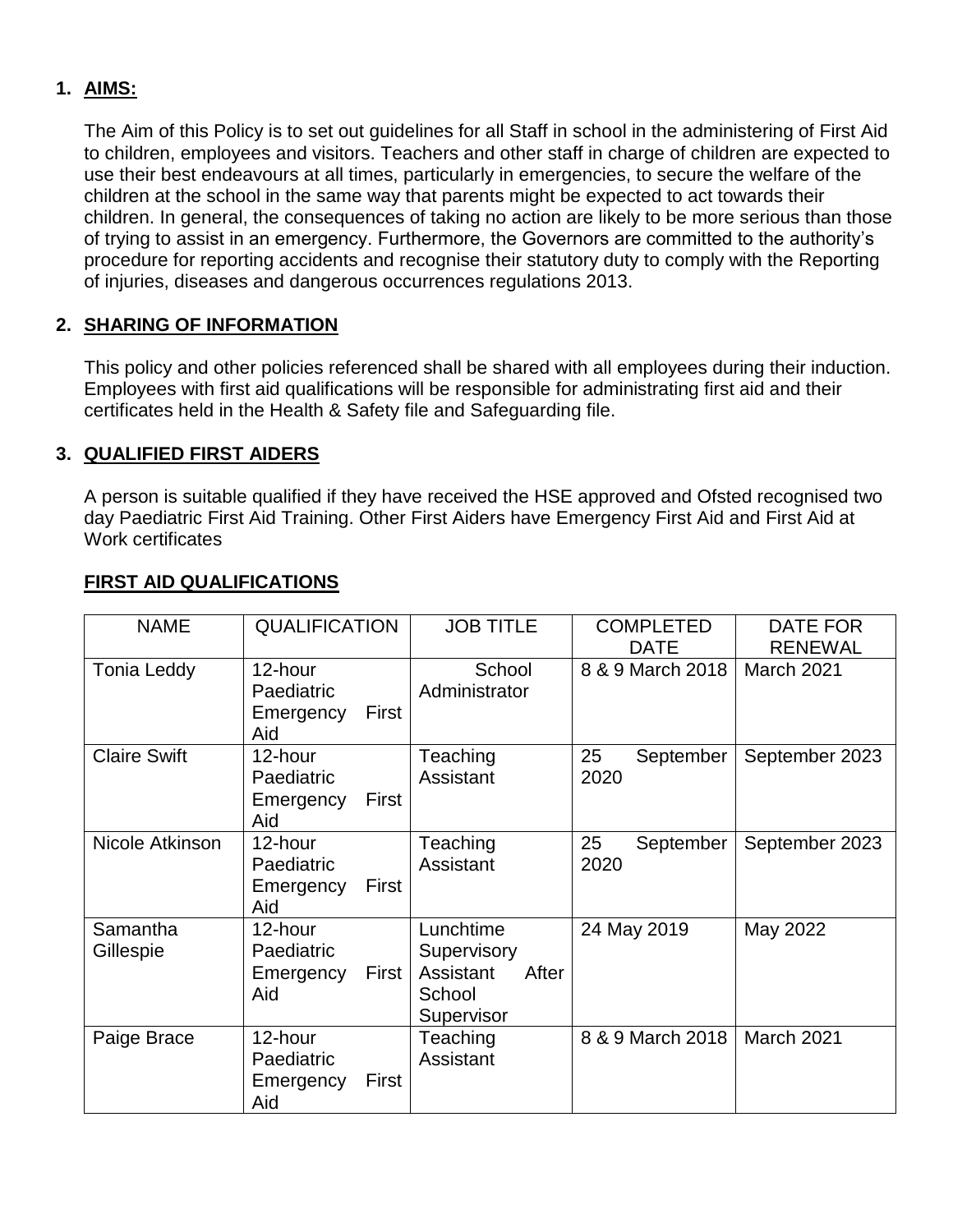| Julie Lormor         | 12-hour<br>Paediatric<br>Emergency<br>Aid | First              | <b>Teacher</b>        | 25<br>2020   | September       | September 2023 |
|----------------------|-------------------------------------------|--------------------|-----------------------|--------------|-----------------|----------------|
| Gemma                | Emergency                                 | First <sup>1</sup> | Acting                | 18           | November        | November 2023  |
| Ferguson             | Aid at Work                               |                    | Headteacher           | 2020         |                 |                |
| <b>Tracy Gibson</b>  | Emergency                                 | First              | Teacher               | 18           | November I      | November 2023  |
|                      | Aid at Work                               |                    |                       | 2020         |                 |                |
| Dean Cornell         | Emergency                                 | First              | <b>Supply Teacher</b> | 18           | November I      | November 2023  |
|                      | Aid at Work                               |                    |                       | 2020         |                 |                |
| Rebecca Kett         | Emergency                                 | First              | Teacher               | 18           | November        | November 2023  |
|                      | Aid at Work                               |                    | 2020November          |              |                 |                |
|                      |                                           |                    |                       | 2023         |                 |                |
| <b>Beth Murray</b>   | Emergency                                 | First I            | Teacher               | 18           | <b>November</b> | November 2023  |
|                      | Aid at Work                               |                    |                       | 2020         |                 |                |
| <b>Claire Barnes</b> | Emergency                                 | First              | Teaching              | 18           | November        | November 2023  |
|                      | Aid at Work                               |                    | Assistant             | 2020November |                 |                |
|                      |                                           |                    |                       | 2023         |                 |                |

#### **4. APPLICATION**

A qualified First Aider must be consulted immediately in the event that a child (or member of staff) should sustain a major injury or injury of the following nature:

- Any respiratory difficulties
- Cut to head or serious knock
- Suspect sprain or break
- Burns
- Stings: i.e. bees/wasps/insects (due to the possibility of allergic reaction)

In addition, a qualified First Aider must be consulted to treat pupils who are known to have a specific illness i.e. diabetics/pupils known to have allergic reactions/pupils with Epipens in school irrespective of the type of illness or injury sustained. In the event of a major injury, a First Aider must be notified first and an ambulance called immediately afterwards. Children with specific needs have a personal care plan to ensure their safety. This should always be consulted.

There are additional policies in place for:

- Administering Medicines
- Asthma
- Supporting Pupils with medical conditions

#### **5. PROCEDURES**

The member of staff responsible for the child should either carry our First Aid, if qualified or take the child to the School Office from where a First Aider can be reached. An informed assessment will be carried out and the appropriate treatment given. If a child needs to be sent home or to a doctor or hospital owing to injury in school this must be authorised by the Headteacher or, in his absence, by a member of the leadership team. In the event of minor injury, once treated, the class teacher must be informed so that they can liaise with Parents/Carers at the end of the school day. Should the child be feeling unwell or have been sick in school, the class teacher must be notified so that an informed